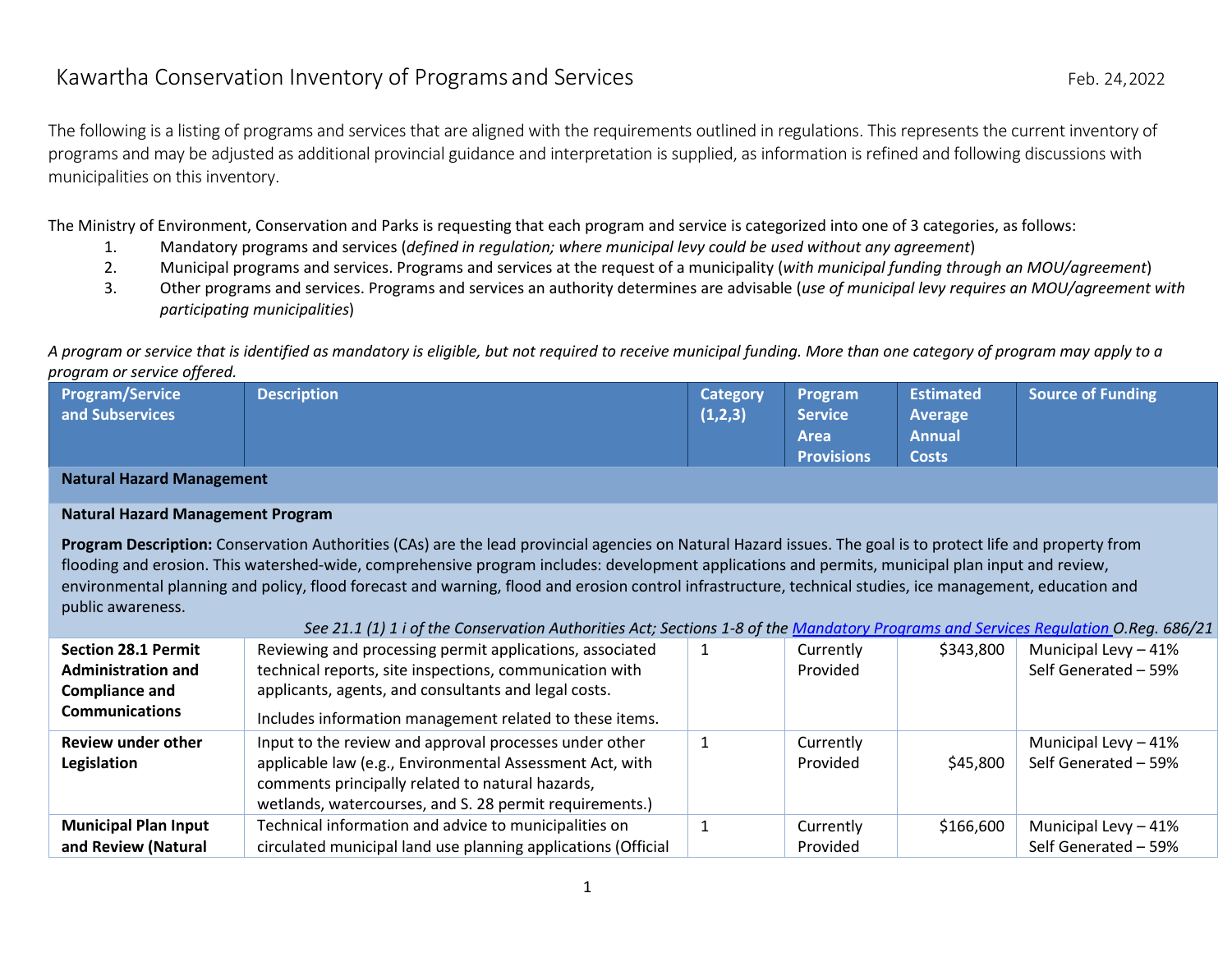| <b>Program/Service</b><br>and Subservices                             | <b>Description</b>                                                                                                                                                                                                                                       | <b>Category</b><br>(1,2,3) | Program<br><b>Service</b><br><b>Area</b><br><b>Provisions</b> | <b>Estimated</b><br><b>Average</b><br><b>Annual</b><br><b>Costs</b> | <b>Source of Funding</b>                     |
|-----------------------------------------------------------------------|----------------------------------------------------------------------------------------------------------------------------------------------------------------------------------------------------------------------------------------------------------|----------------------------|---------------------------------------------------------------|---------------------------------------------------------------------|----------------------------------------------|
| Hazards)                                                              | Plan and Zoning By-law Amendments, Subdivisions,<br>Consents, Minor Variances).                                                                                                                                                                          |                            |                                                               |                                                                     |                                              |
|                                                                       | Input to municipal land-use planning documents (OP,<br>Comprehensive ZB, Secondary plans) related to natural<br>hazards, on behalf of Ministry of Northern Development,<br>Mines, Natural Resources and Forestry (MNDMNRF),<br>delegated to CAs in 1983. |                            |                                                               |                                                                     |                                              |
|                                                                       | Input to the review and approval processes under other<br>applicable law, with comments principally related to<br>natural hazards, wetlands, watercourses, and S. 28 permit<br>requirements.                                                             |                            |                                                               |                                                                     |                                              |
|                                                                       | Includes information management related to these items.                                                                                                                                                                                                  |                            |                                                               |                                                                     |                                              |
| <b>Plan Review Not</b><br><b>Related to Natural</b><br><b>Hazards</b> | Technical information and advice to municipalities on<br>circulated municipal land use planning applications (Official<br>Plan and Zoning By-law Amendments, Subdivisions,<br>Consents, Minor Variances).                                                | $\overline{2}$             | Currently<br>Provided<br>under MOU                            | \$26,900                                                            | Municipal Levy - 41%<br>Self Generated - 59% |
|                                                                       | Planning services are provided by current MOUs with the City<br>of Kawartha Lakes (2012), Durham Region (2011),<br>Municipality of Trent Lakes (2017), County of Peterborough<br>(2013).                                                                 |                            |                                                               |                                                                     |                                              |
| Website update<br>(Permit application<br>tracking)                    | Develop a customer-focused solution putting permit<br>application status information into the hands of residents<br>and the building community.                                                                                                          | $\mathbf{1}$               | General<br>Benefitting<br>Project                             | \$20,000                                                            | Municipal Levy - 100%                        |
|                                                                       | Enable customers to find the information they need, and<br>utilize online services provided with a particular aim to<br>improve planning and permitting services.                                                                                        |                            |                                                               |                                                                     |                                              |
|                                                                       | *Funded by participating municipalities as a 2-year general<br>benefitting program, directly related to hazard<br>programming for permitting and planning                                                                                                |                            |                                                               |                                                                     |                                              |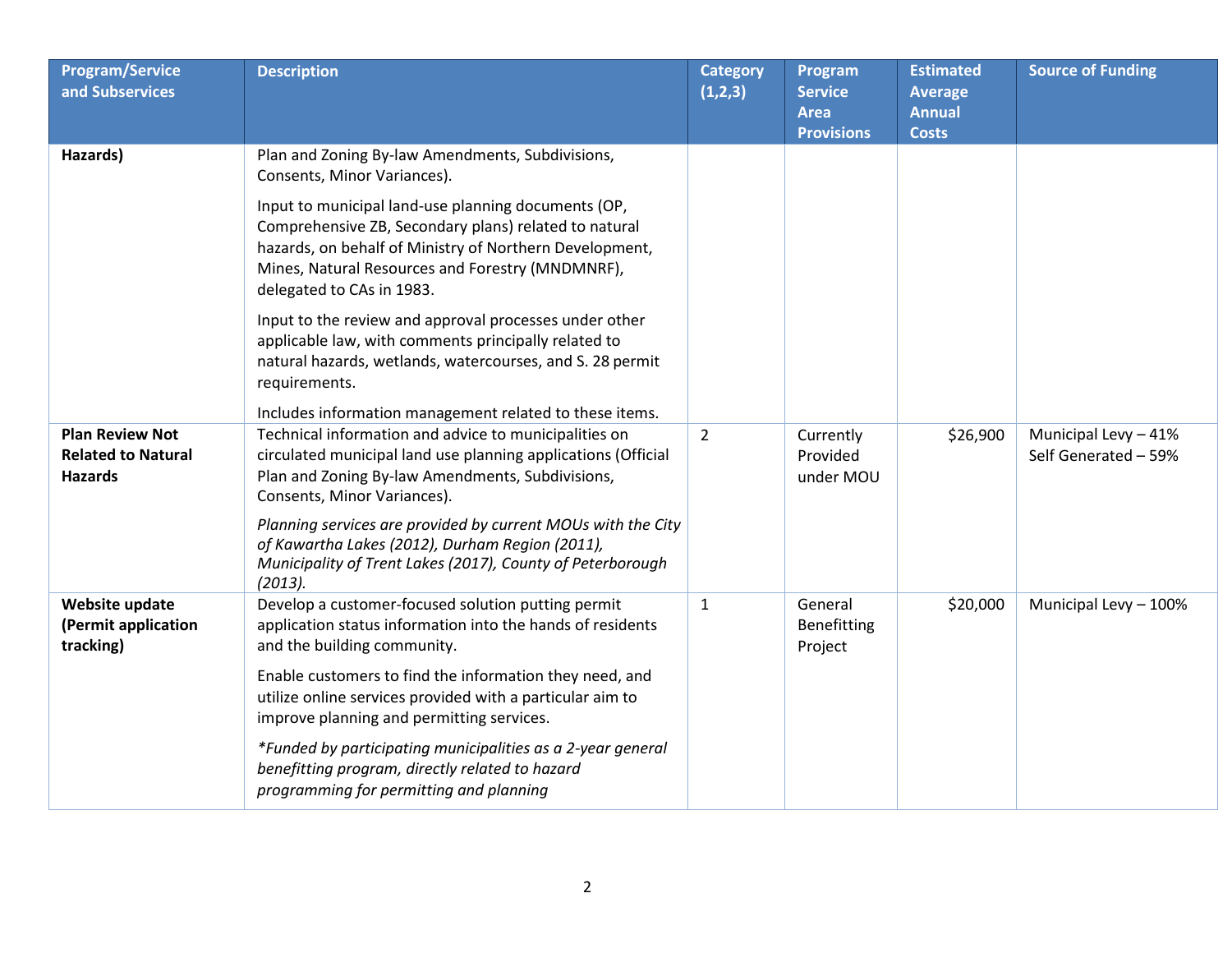| <b>Program/Service</b><br>and Subservices                                      | <b>Description</b>                                                                                                                                                                                                                                                                                                                                                                                                                                                                                                                                                                                                                | <b>Category</b><br>(1,2,3) | Program<br><b>Service</b><br><b>Area</b><br><b>Provisions</b> | <b>Estimated</b><br><b>Average</b><br><b>Annual</b><br><b>Costs</b> | <b>Source of Funding</b>                    |
|--------------------------------------------------------------------------------|-----------------------------------------------------------------------------------------------------------------------------------------------------------------------------------------------------------------------------------------------------------------------------------------------------------------------------------------------------------------------------------------------------------------------------------------------------------------------------------------------------------------------------------------------------------------------------------------------------------------------------------|----------------------------|---------------------------------------------------------------|---------------------------------------------------------------------|---------------------------------------------|
| <b>Flood Forecasting</b><br>and Warning<br>and<br><b>Low Water</b><br>Response | Daily data collection and monitoring of weather forecasts,<br>provincial and local water level forecasts, watershed<br>conditions, snow course, flood event forecasting, flood<br>warning, communications and response and equipment<br>maintenance. Annual meeting with municipal flood<br>emergency coordinator.<br>Conditions monitoring and analysis, including baseflow<br>conditions. Technical and administrative support to the<br>Water Response Team representing major water users<br>and decision makers, who recommend drought response<br>actions.<br>Includes information management related to these items.       | $\mathbf{1}$               | Currently<br>Provided                                         | \$112,600                                                           | Provincial - 22%<br>Municipal Levy - 76%    |
| <b>Natural Hazards</b><br><b>Technical Studies, Policy</b><br><b>Review</b>    | Studies and projects to inform natural hazards<br>management programs including: flood plain studies,<br>watershed hydrology, regulations areas mapping update,<br>flood forecasting system assessment, flood plain policy,<br>and shoreline management. An individual project often<br>lasts one to three years and are distributed over time as<br>human resources and funding is available.<br>*Current projects include Durham Watershed Planning and<br>Floodplain Mapping studies, funded through special<br>benefitting projects with Durham Region, City of Kawartha<br>Lakes and Haliburton County. Costs vary annually. | $\mathbf{1}$               | Special<br>Benefitting<br>Projects with<br>municipality       | \$278,700                                                           | Municipal Levy - 84%<br>Other Revenue - 16% |
| <b>Natural Hazards</b><br>Communications,<br><b>Outreach and Education</b>     | Promoting public awareness of natural hazards including<br>flooding, drought, and erosion. Public events, materials.<br>Social media services. Media relations. Educate elementary<br>school students and the public about the danger of<br>floodwaters.                                                                                                                                                                                                                                                                                                                                                                          | $\mathbf{1}$               | <b>CA Act</b>                                                 | \$6,600                                                             | Municipal Levy - 100%                       |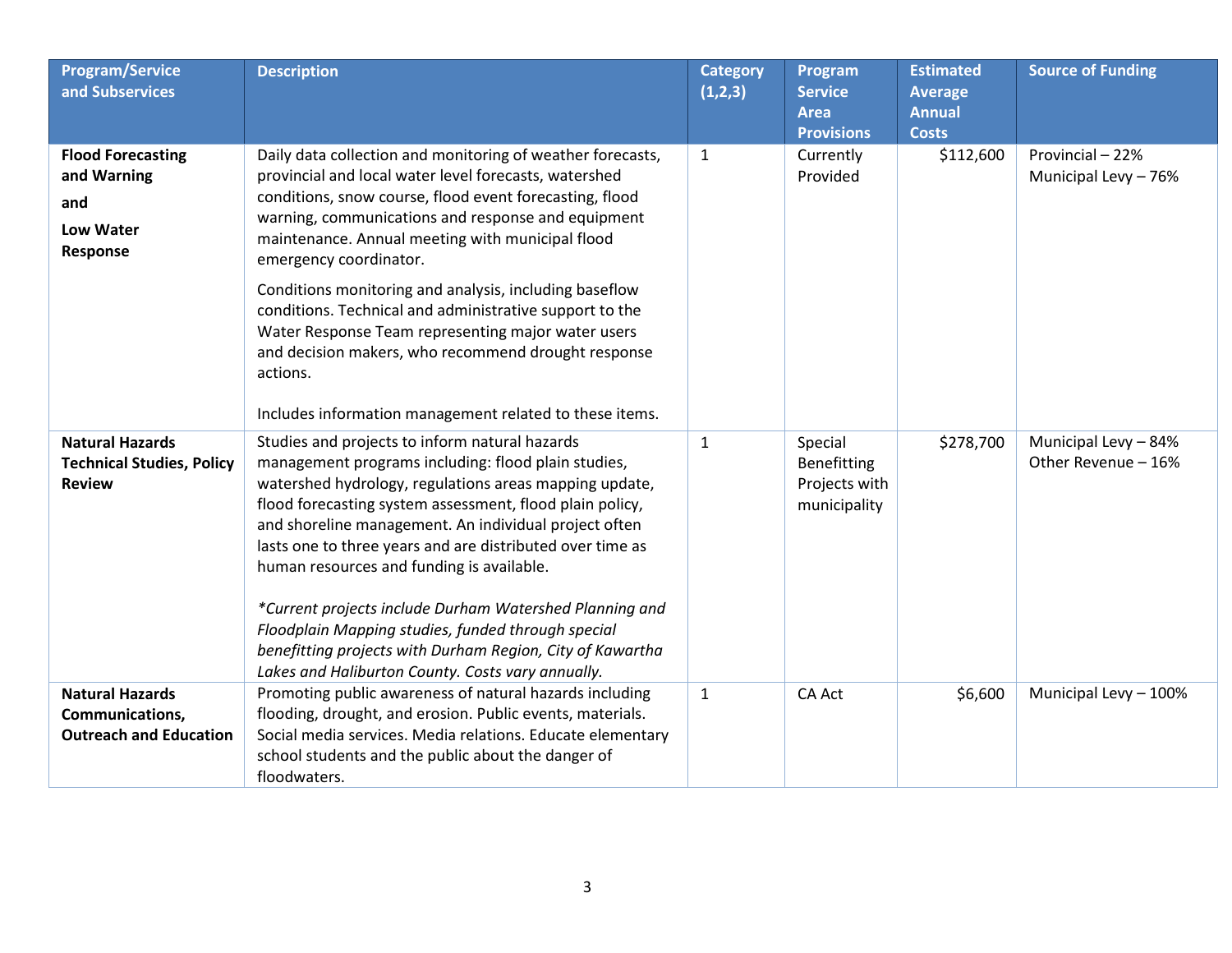| <b>Program/Service</b><br>and Subservices                                                                                                                                                                                                                                                                                                                                                             | <b>Description</b>                                                                                                                                                                                                                                                                                                                                                                                                                                                                                                                                                              | <b>Category</b><br>(1,2,3) | Program<br><b>Service</b><br><b>Area</b><br><b>Provisions</b> | <b>Estimated</b><br><b>Average</b><br><b>Annual</b><br><b>Costs</b> | <b>Source of Funding</b> |  |  |
|-------------------------------------------------------------------------------------------------------------------------------------------------------------------------------------------------------------------------------------------------------------------------------------------------------------------------------------------------------------------------------------------------------|---------------------------------------------------------------------------------------------------------------------------------------------------------------------------------------------------------------------------------------------------------------------------------------------------------------------------------------------------------------------------------------------------------------------------------------------------------------------------------------------------------------------------------------------------------------------------------|----------------------------|---------------------------------------------------------------|---------------------------------------------------------------------|--------------------------|--|--|
| <b>Study of the potential</b><br>effects of climate change<br>on natural hazards and<br>impact<br>assessment/planning<br>policies related to<br>natural hazard<br>management.<br>(NEW)                                                                                                                                                                                                                | As per Mandatory Programs and Services Regulation<br>Section 1(3)1. Iv. Collection and management of climate<br>science data in order to identify potential effects of<br>climate change on flooding and erosion.<br>Identification of vulnerability or risk, and the development<br>of mitigation and adaptation policies and plans.<br>This is a new program area (2021). Some initial work has<br>been underway to understand the geographical distribution<br>of precipitation lake temperature and air temperature<br>through the Senior citizen's climate change project. | $\mathbf{1}$               | <b>New</b><br>program area                                    | \$29,000                                                            | Other Revenue -100%      |  |  |
| <b>Flood and Erosion</b><br><b>Control</b><br>Infrastructure                                                                                                                                                                                                                                                                                                                                          | Water and erosion control infrastructure and low flow<br>augmentation.<br>We do not own or operate any structures.                                                                                                                                                                                                                                                                                                                                                                                                                                                              | $\mathbf{1}$               | N/A                                                           | N/A                                                                 | N/A                      |  |  |
| <b>Ice Management</b><br><b>Services</b>                                                                                                                                                                                                                                                                                                                                                              | The development and updating of ice management plans.<br>Identified in the CA Act (as advisable).<br>This is not a management plan that we anticipate will be<br>required.                                                                                                                                                                                                                                                                                                                                                                                                      | $\mathbf{1}$               | N/A                                                           | N/A                                                                 | N/A                      |  |  |
| <b>Water Quality &amp; Quantity and Environmental Monitoring</b>                                                                                                                                                                                                                                                                                                                                      |                                                                                                                                                                                                                                                                                                                                                                                                                                                                                                                                                                                 |                            |                                                               |                                                                     |                          |  |  |
| <b>Provincial Water Quality &amp; Quantity Monitoring</b><br>Program Description: In partnership with Ministry of Environment, Climate Change and Parks (MECP), long term sites to monitor surface and ground water<br>conditions have been established.<br>see 21.1 (1) 2 of the Conservation Authorities Act; Section 12(2) and 12(3) of the Mandatory Programs and Services Regulation O.R. 686/21 |                                                                                                                                                                                                                                                                                                                                                                                                                                                                                                                                                                                 |                            |                                                               |                                                                     |                          |  |  |
|                                                                                                                                                                                                                                                                                                                                                                                                       | <b>Provincial Water Quality</b>   A long-standing (30+ year) CA/MECP partnership for stream                                                                                                                                                                                                                                                                                                                                                                                                                                                                                     | $\overline{1}$             | Currently                                                     | \$28,900                                                            | Municipal Levy $-100\%$  |  |  |

| <b>Provincial Water Quality</b> | A long-standing (30+ year) CA/MECP partnership for stream | Currently | \$28,900 | Municipal Levy - 100% |
|---------------------------------|-----------------------------------------------------------|-----------|----------|-----------------------|
| <b>Monitoring Network</b>       | water quality monitoring at nine sites. CA takes water    | Provided  |          |                       |
| (PWQMN)                         | samples and MECP does lab analysis and data               |           |          |                       |
|                                 | management.                                               |           |          |                       |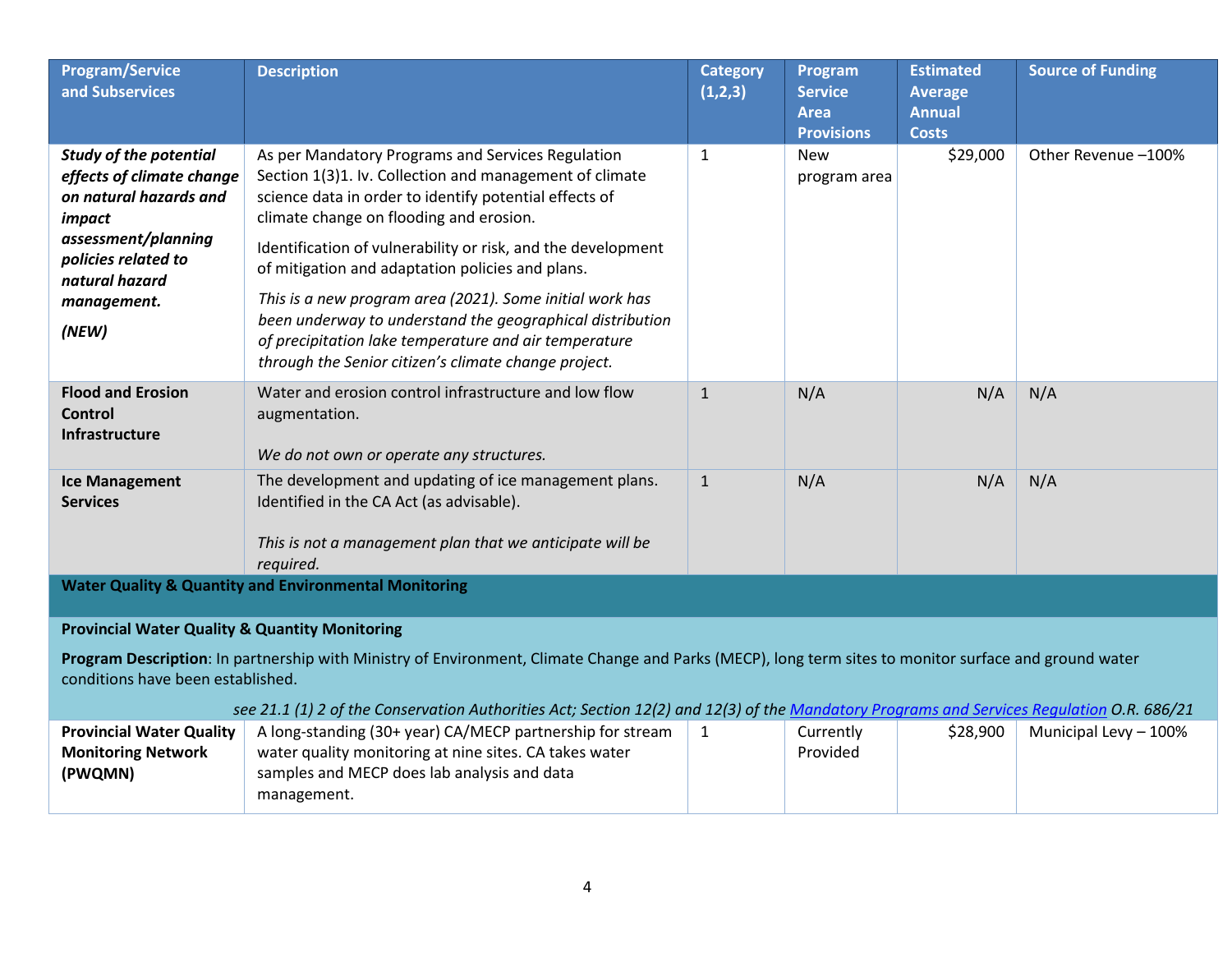| <b>Program/Service</b><br>and Subservices                                 | <b>Description</b>                                                                                                                                                                                                                                                                                                                                                                                                                                                                                                       | <b>Category</b><br>(1,2,3) | Program<br><b>Service</b><br><b>Area</b><br><b>Provisions</b>   | <b>Estimated</b><br><b>Average</b><br><b>Annual</b><br><b>Costs</b> | <b>Source of Funding</b> |
|---------------------------------------------------------------------------|--------------------------------------------------------------------------------------------------------------------------------------------------------------------------------------------------------------------------------------------------------------------------------------------------------------------------------------------------------------------------------------------------------------------------------------------------------------------------------------------------------------------------|----------------------------|-----------------------------------------------------------------|---------------------------------------------------------------------|--------------------------|
| <b>Provincial Groundwater</b><br><b>Monitoring Network</b><br>(PGMN)      | A long-standing CA/MECP partnership for groundwater<br>level and quality monitoring at 16 stations. Costs include<br>equipment, data collection, analysis, data management and<br>reporting. MECP funded network installation and continues<br>to fund equipment replacements. Data collected supports<br>flood forecast and warning, low water response, and water<br>quality monitoring.                                                                                                                               | $\mathbf{1}$               | Currently<br>Provided                                           | \$48,200                                                            | Municipal Levy - 100%    |
| <b>Local Environmental Monitoring</b>                                     |                                                                                                                                                                                                                                                                                                                                                                                                                                                                                                                          |                            |                                                                 |                                                                     |                          |
|                                                                           | Program Description: In partnership with community organizations, municipalities, and federal and provincial agencies, sites are established to monitor<br>environmental parameters and advance environmental monitoring and assessment initiatives.                                                                                                                                                                                                                                                                     |                            |                                                                 |                                                                     |                          |
| <b>Surface Water Quality</b><br><b>Monitoring and</b><br><b>Reporting</b> | Surface water quality monitoring is conducted at sites in<br>addition to PWQMN; water quality monitoring at 17 sites<br>(Kawartha Water Watch), benthic monitoring at 15 sites<br>and temperature monitoring focused on cold water<br>streams at 30 sites across the watershed. Costs include<br>sampling, analysis, and reporting.<br>Conservation Authorities report on local watershed<br>conditions every five years. Measuring increases<br>understanding of the watershed, focuses efforts and tracks<br>progress. | 3                          | Currently<br>Provided<br>Will seek<br>apportioning<br>agreement | \$54,700                                                            | Municipal Levy - 100%    |
| <b>Local Groundwater</b><br><b>Monitoring</b>                             | Local shallow groundwater monitoring is conducted at 4<br>sites for the purpose of understanding local groundwater in<br>response to weather conditions.                                                                                                                                                                                                                                                                                                                                                                 | 3                          | Currently<br>Provided<br>Will seek<br>apportioning<br>agreement | \$18,900                                                            | Municipal Levy - 100%    |
| <b>Local Environmental</b><br><b>Monitoring activities</b>                | Monitoring strategy, other environmental studies and<br>overarching management of information and data.                                                                                                                                                                                                                                                                                                                                                                                                                  | 3                          | Currently<br>Provided<br>Will seek<br>apportioning<br>agreement | \$44,840                                                            | Municipal Levy - 100%    |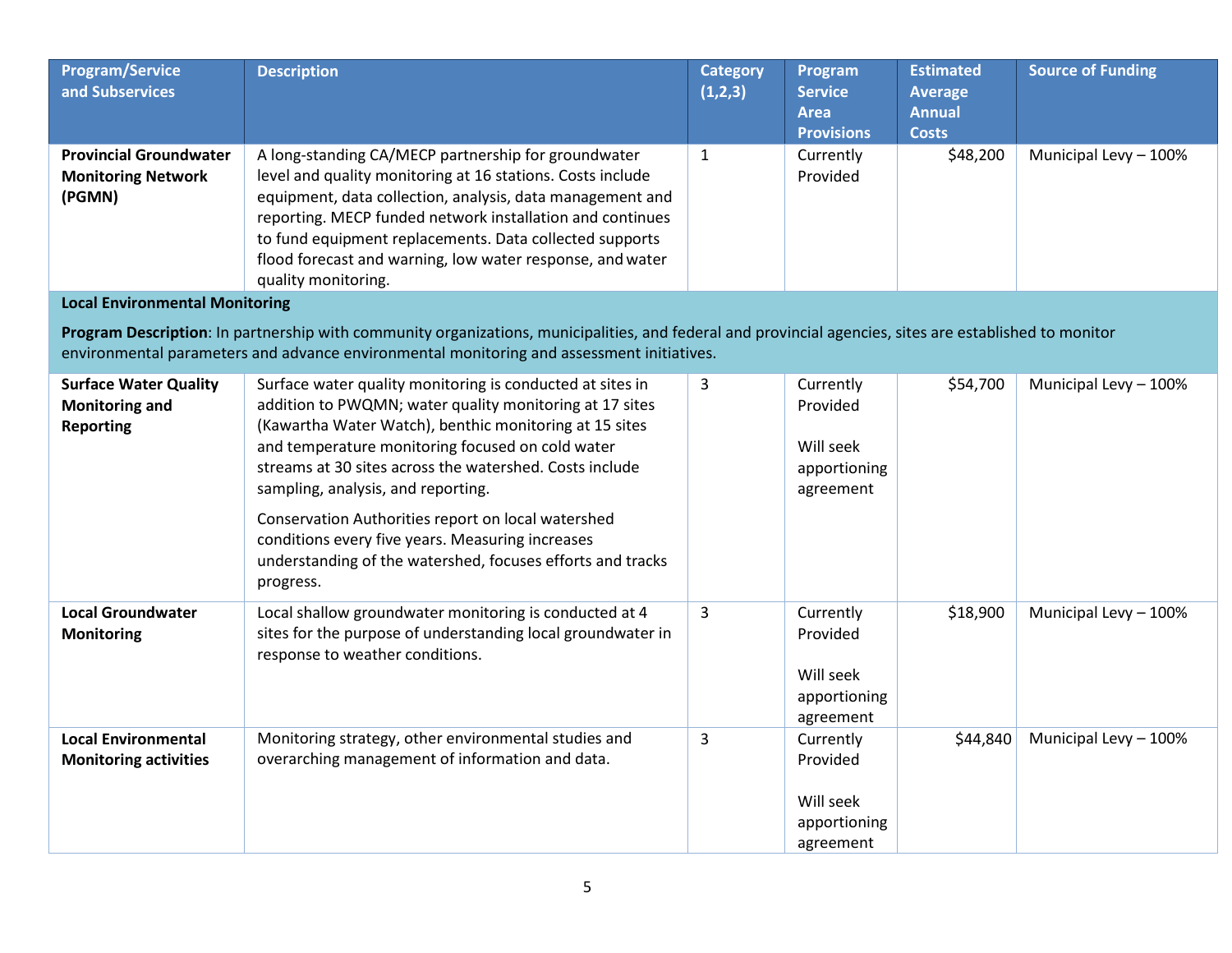| <b>Program/Service</b><br>and Subservices                          | <b>Description</b>                                                                                                                                                                                                                                                                                                                                                                                                                                                                                                                                                                                                                                                                                                                                    | <b>Category</b><br>(1,2,3) | Program<br><b>Service</b><br><b>Area</b><br><b>Provisions</b> | <b>Estimated</b><br>Average<br><b>Annual</b><br><b>Costs</b> | <b>Source of Funding</b>                    |
|--------------------------------------------------------------------|-------------------------------------------------------------------------------------------------------------------------------------------------------------------------------------------------------------------------------------------------------------------------------------------------------------------------------------------------------------------------------------------------------------------------------------------------------------------------------------------------------------------------------------------------------------------------------------------------------------------------------------------------------------------------------------------------------------------------------------------------------|----------------------------|---------------------------------------------------------------|--------------------------------------------------------------|---------------------------------------------|
| <b>Lake Management Plan</b><br>Implementation<br><b>Monitoring</b> | Ongoing monitoring activities as part of the Lake<br>Management plans and implementation of those plans.<br>Includes implementation of activities across City of<br>Kawartha Lakes and Durham Region. Activities include<br>water quality sampling, water level monitoring, aquatic<br>vegetation monitoring, nearshore monitoring and sediment<br>and erosion control measures.<br>Note: Programs include monitoring aspects of the Lake<br>Management Implementation Action Plan for the City of<br>Kawartha Lakes approved in June 2018. Durham Region<br>program includes the monitoring aspects of watershed<br>plan implementation handled through the annual<br>budgeting process, and the Lake Scugog Enhancement<br>project MOU signed 2018. | 2                          | Special<br>Benefitting<br>Projects with<br>municipality       | \$188,900                                                    | Municipal Levy - 80%<br>Other Revenue - 20% |

**Drinking Water Source Protection**

# **Drinking Water Source Protection**

**Program Description:** The protection of municipal drinking water supplies in the Kawartha-Haliburton region through the development and implementation of the Source Protection Plans.

|                              | see 21.1 (1) 1 iii of the Conservation Authorities Act; Section 13 of the Mandatory Programs and Services Regulation O.R. 686/21 |           |          |                   |
|------------------------------|----------------------------------------------------------------------------------------------------------------------------------|-----------|----------|-------------------|
| <b>Drinking Water Source</b> | Source Protection Area/Region, technical support, Source                                                                         | Currently | \$48.700 | Provincial - 100% |
| <b>Protection Program</b>    | Protections Committee support, Source Protection                                                                                 | Provided  |          |                   |
| (KHSPA)                      | Authority reports and meetings. Activities required by the                                                                       |           |          |                   |
|                              | Clean Water Act and regulations.                                                                                                 |           |          |                   |
|                              | Program operates under recurring MOU with the Province                                                                           |           |          |                   |
|                              | and Source Protection Lead; funds received from the                                                                              |           |          |                   |
|                              | Source Protection Lead, which are provincial funds.                                                                              |           |          |                   |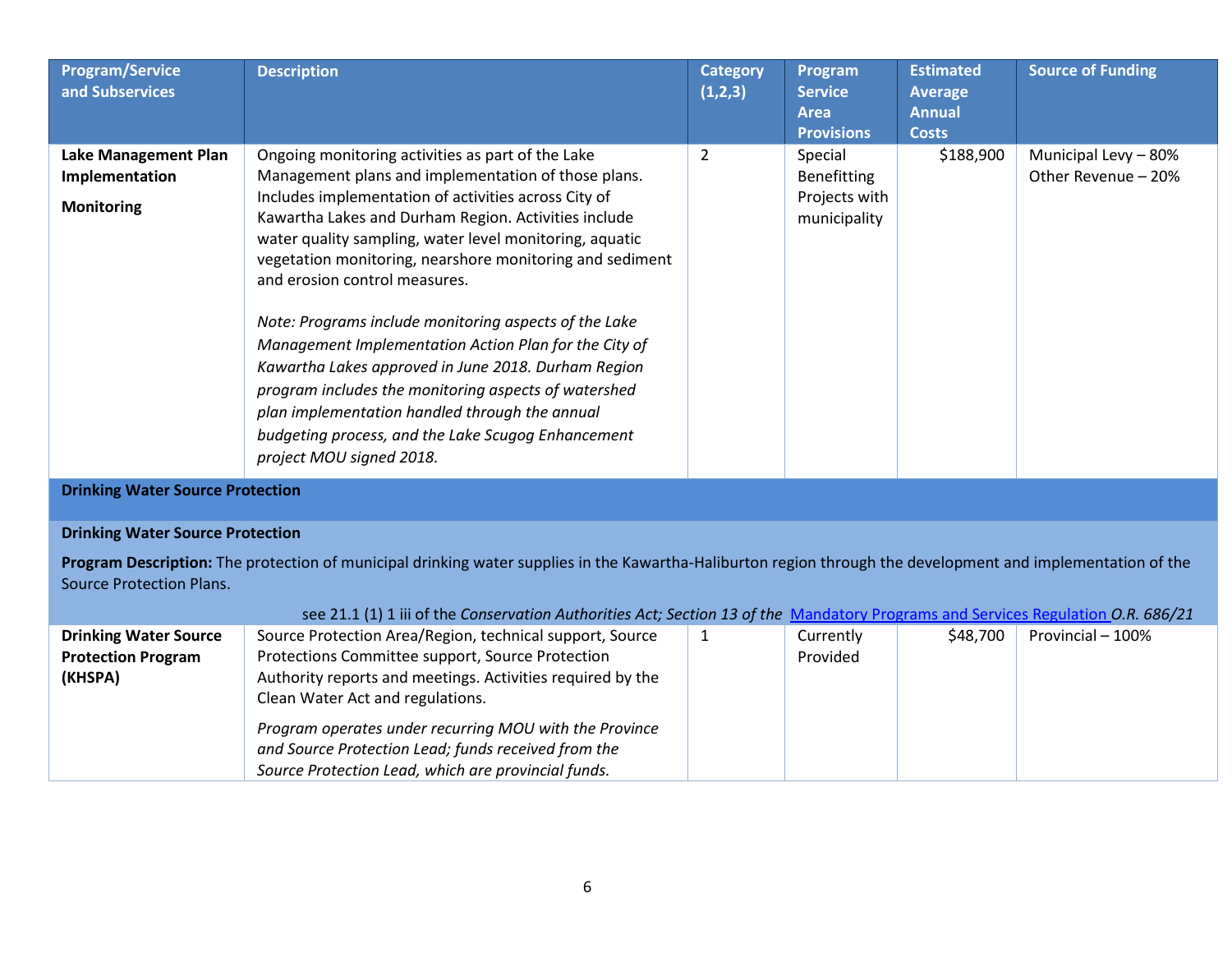| <b>Program/Service</b><br>and Subservices                      | <b>Description</b>                                                                                                                                                                                                                                                                                                                                                                                                                                                                                                                                                                                                                                                                                              | <b>Category</b><br>(1,2,3) | Program<br><b>Service</b><br><b>Area</b><br><b>Provisions</b> | <b>Estimated</b><br><b>Average</b><br><b>Annual</b><br><b>Costs</b> | <b>Source of Funding</b>                              |
|----------------------------------------------------------------|-----------------------------------------------------------------------------------------------------------------------------------------------------------------------------------------------------------------------------------------------------------------------------------------------------------------------------------------------------------------------------------------------------------------------------------------------------------------------------------------------------------------------------------------------------------------------------------------------------------------------------------------------------------------------------------------------------------------|----------------------------|---------------------------------------------------------------|---------------------------------------------------------------------|-------------------------------------------------------|
| <b>Risk Management</b><br><b>Official</b>                      | Carrying out Part IV duties of the Clean Water Act on behalf<br>of municipalities through service agreements. Category 2:<br>City of Kawartha Lakes municipal agreements.<br>RMO services provided to the City of Kawartha Lakes<br>through an MOU 2014.                                                                                                                                                                                                                                                                                                                                                                                                                                                        | $\mathbf{2}$               | Currently<br>Provided<br>under MOU                            | \$59,300                                                            | Municipal Levy - 100%                                 |
|                                                                | <b>Core Watershed-based Resource Management Strategy</b>                                                                                                                                                                                                                                                                                                                                                                                                                                                                                                                                                                                                                                                        |                            |                                                               |                                                                     |                                                       |
|                                                                | <b>Core Watershed-based Resource Management Strategy</b>                                                                                                                                                                                                                                                                                                                                                                                                                                                                                                                                                                                                                                                        |                            |                                                               |                                                                     |                                                       |
|                                                                | Program Description: The purpose of a watershed plan is to understand the current conditions of the watershed, and identify measures to protect, enhance, and<br>restore the health of the watershed. Watershed strategies provide a management framework to provide recommendations which consists of goals, objectives,<br>indicators, and management recommendations. This addresses existing issues in the watershed and mitigate impacts from potential future land uses, while<br>recommending appropriate actions to protect, enhance, and restore the watershed.<br>see 21.1 (1) 2 of the Conservation Authorities Act; Section 12(4)-(9) of the Mandatory Programs and Services Regulation O.R. 686/21 |                            |                                                               |                                                                     |                                                       |
| <b>Strategy Development</b><br>(related to natural<br>hazards) | Collate/compile existing resource management plans,<br>watershed plans, studies, and data. Strategy development,<br>implementation, and annual reporting.                                                                                                                                                                                                                                                                                                                                                                                                                                                                                                                                                       | $\mathbf{1}$               | New program<br>area                                           | TBD                                                                 | Funding source likely<br>100% from Municipal<br>Levy. |
| (NEW)                                                          | This project will build on the 1983 Watershed Management<br>Strategy, and subsequent subwatershed plans including<br>riverine and lake management plans and program specific<br>strategies as applicable.<br>NOTE: Strategy to be completed on or before December 31,<br>2024 per requirements in 12(4)-(9) of the Mandatory<br><b>Programs and Services Regulation</b>                                                                                                                                                                                                                                                                                                                                         |                            |                                                               |                                                                     |                                                       |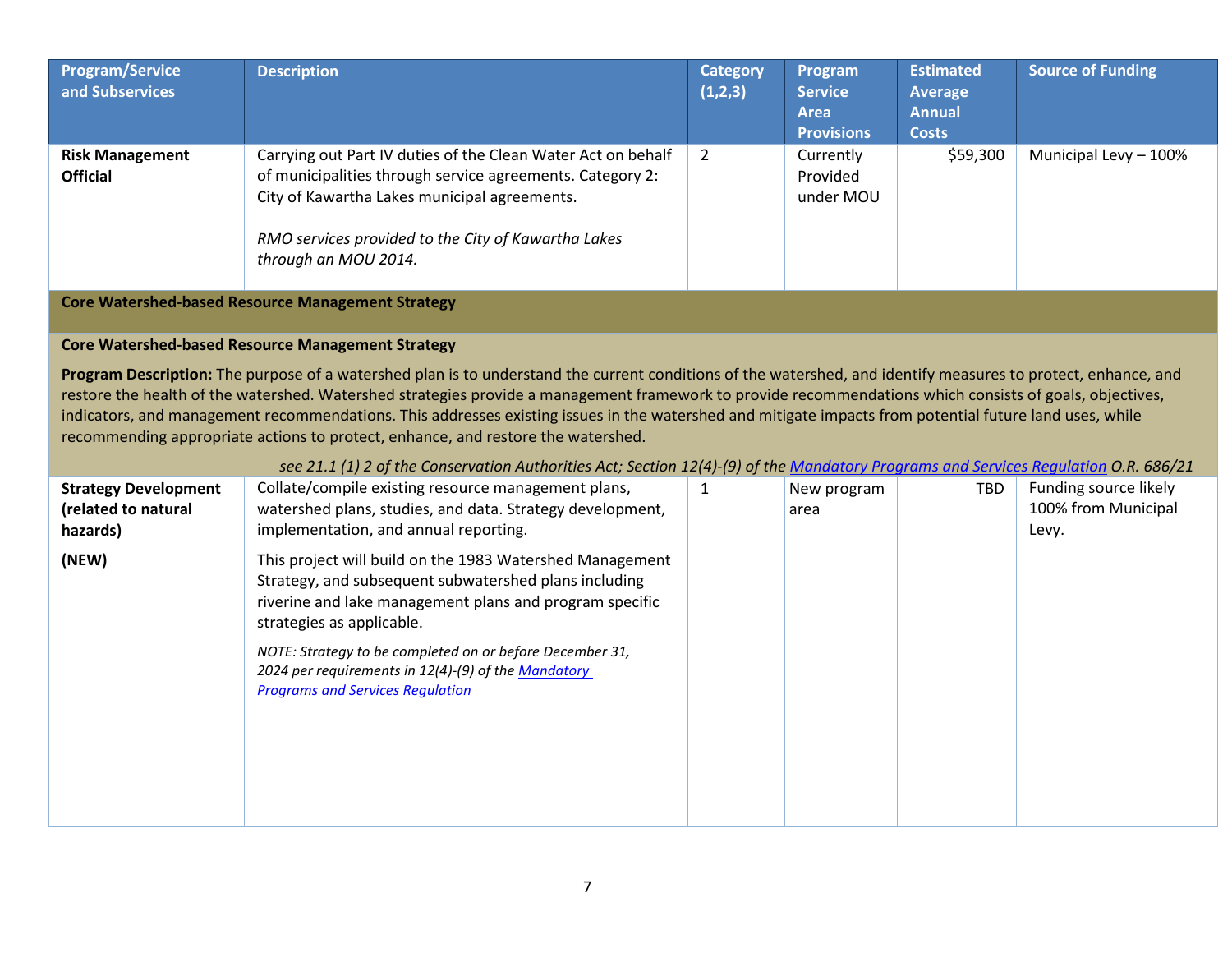| <b>Program/Service</b><br>and Subservices | <b>Description</b> | <b>Category</b><br>(1,2,3) | Program<br><b>Service</b> | <b>Estimated</b><br>Average | <b>Source of Funding</b> |
|-------------------------------------------|--------------------|----------------------------|---------------------------|-----------------------------|--------------------------|
|                                           |                    |                            | <b>Area</b>               | <b>Annual</b>               |                          |
|                                           |                    |                            | <b>Provisions</b>         | <b>Costs</b>                |                          |

## **Watershed Studies and Strategies**

**Program Description:** Watershed strategies provide a management framework to provide recommendations which consists of goals, objectives, indicators, and recommendations. This addresses existing issues in the watershed and mitigate impacts from potential future land uses, while recommending appropriate actions to protect, enhance, and restore the watershed.

| <b>Subwatershed Initiatives</b><br>not related to natural<br>hazards<br>(Lake Management<br><b>Plans and Subwatershed</b><br>Studies) | We undertake riverine and lake-based management plans<br>across the watershed on a rotating basis as needs are<br>identified and the funding and resources allow. Activities<br>include: community engagement and objective setting,<br>supporting protection, enhancement and restoration<br>activities, and monitoring and evaluating actions.<br>The Lake Dalrymple Management Plan is currently in<br>development (4-year plan), cost estimate based on year 1<br>actual expenditure which will be higher in future years. | $\overline{2}$ | Special<br>Benefitting<br>Projects with<br>municipality         | \$45,000 | Municipal Levy - 100% |
|---------------------------------------------------------------------------------------------------------------------------------------|--------------------------------------------------------------------------------------------------------------------------------------------------------------------------------------------------------------------------------------------------------------------------------------------------------------------------------------------------------------------------------------------------------------------------------------------------------------------------------------------------------------------------------|----------------|-----------------------------------------------------------------|----------|-----------------------|
| <b>Climate Change</b><br>Implementation                                                                                               | Involvement in climate change implementation not directed<br>at natural hazards specifically and tied into municipal<br>initiatives to assess and address climate vulnerability.<br>Specific implementation measures will be tied to service<br>level agreements and MOUs as appropriate. This is a<br>developing program.                                                                                                                                                                                                     | 3              | Currently<br>Provided                                           | \$7,200  | Municipal Levy - 100% |
| <b>Ecological Land</b><br><b>Classification (Land Use</b><br>Mapping)                                                                 | We undertake mapping activities to verify our ELC<br>information when new orthophotography is available.<br>Aerial photo interpretation occurs on land use and<br>ecological features, used in long-range planning.<br>Municipal apportionment for this program is identified<br>during the budgeting process or accelerated through Special<br><b>Benefitting Projects.</b>                                                                                                                                                   | 3              | Currently<br>Provided<br>Will seek<br>apportioning<br>agreement | \$9,200  | Municipal Levy - 100% |
| <b>Natural Heritage</b><br><b>Systems</b><br>Implementation                                                                           | Incorporation of natural heritage information<br>particularly around wetlands to develop planning and<br>regulatory strategies to mitigate downstream natural<br>hazards.                                                                                                                                                                                                                                                                                                                                                      | 3              | N/A                                                             | N/A      | N/A                   |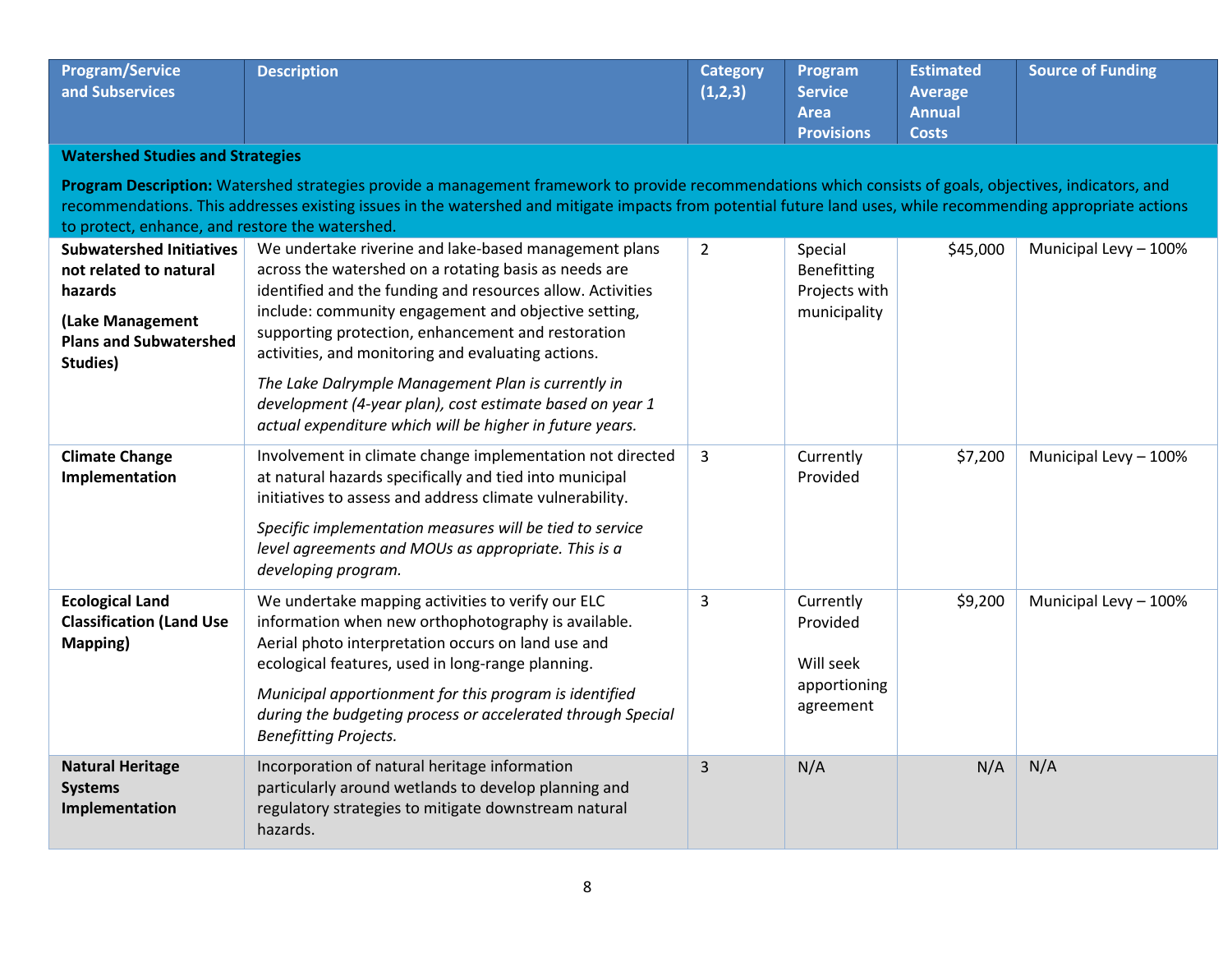| <b>Program/Service</b><br>and Subservices        | <b>Description</b>                                            | <b>Category</b><br>(1,2,3) | Program<br><b>Service</b><br><b>Area</b><br><b>Provisions</b> | <b>Estimated</b><br>Average<br><b>Annual</b><br><b>Costs</b> | <b>Source of Funding</b> |  |
|--------------------------------------------------|---------------------------------------------------------------|----------------------------|---------------------------------------------------------------|--------------------------------------------------------------|--------------------------|--|
|                                                  | We do not have a structured program for this service<br>area. |                            |                                                               |                                                              |                          |  |
| <b>Conservation Lands and Conservation Areas</b> |                                                               |                            |                                                               |                                                              |                          |  |

## **Conservation Authority Lands and Conservation Areas**

**Program Description:** We own 809 hectares of land which includes forests, wetlands, and farmland, and manage an additional 405 hectares on behalf of the Ontario Heritage Trust. This property is essential to watershed management, environmental protection, provides community spaces and areas for passive recreation.

| See 21.1 [1] I II OF the Conservation Authorities Act, Sections 9-10 OF the Mandatory Programs and Services Requidition O.K. 686/21 |                                                                                                                                                                                                                                                                                                                                                                                                                                    |              |                                                                              |           |                                              |
|-------------------------------------------------------------------------------------------------------------------------------------|------------------------------------------------------------------------------------------------------------------------------------------------------------------------------------------------------------------------------------------------------------------------------------------------------------------------------------------------------------------------------------------------------------------------------------|--------------|------------------------------------------------------------------------------|-----------|----------------------------------------------|
| <b>Section 29 Minister's</b><br>regulation for<br><b>Conservation Areas (O.</b><br>Reg. 688/21                                      | Conservation areas regulations enforcement and<br>compliance.                                                                                                                                                                                                                                                                                                                                                                      |              | Currently<br>Provided                                                        | \$39,700  | Municipal Levy -72%<br>Self Generated - 28%  |
| <b>Conservation Easement</b><br><b>Agreements</b>                                                                                   | Annual monitoring, reporting, and enforcement of<br>conservation easement agreements.                                                                                                                                                                                                                                                                                                                                              | 1            | Currently<br>Provided                                                        | 3,600     | Municipal Levy - 72%,<br>Self Generated -28% |
| <b>Conservation Areas</b>                                                                                                           | Management and maintenance of five conservation areas.<br>Includes passive recreation, risk management program,<br>hazard tree management, gates, fencing, signage,<br>brochures, communications, and general maintenance of<br>boardwalks, viewing platforms, trails pedestrian bridges,<br>parking lots, pavilions, roadways; stewardship, restoration,<br>ecological monitoring, carrying costs such as taxes and<br>insurance. | $\mathbf{1}$ | Currently<br>Provided                                                        | \$308,400 | Municipal Levy - 72%,<br>Self Generated -28% |
| <b>Conservation Area</b><br><b>Infrastructure</b><br><b>Development</b>                                                             | Major capital improvements to support public access,<br>safety, and environmental protection such as pedestrian<br>bridges, boardwalks, trails.<br>Other infrastructure improvements on CA lands that will<br>enhance user experience such as camping, education<br>center, washrooms, etc.<br>Recent projects include the viewing platform, accessible                                                                            | 3            | Currently<br>Provided<br>Will seek<br>apportioning<br>agreement as<br>needed | \$25,900  | Municipal Levy - 50%,<br>Other Revenue - 50% |

*see 21.1 (1) 1 ii of the Conservation Authorities Act; Sections 9-10 of th[e Mandatory Programs and Services Regulation](https://www.ontario.ca/laws/regulation/r21686) O.R. 686/21*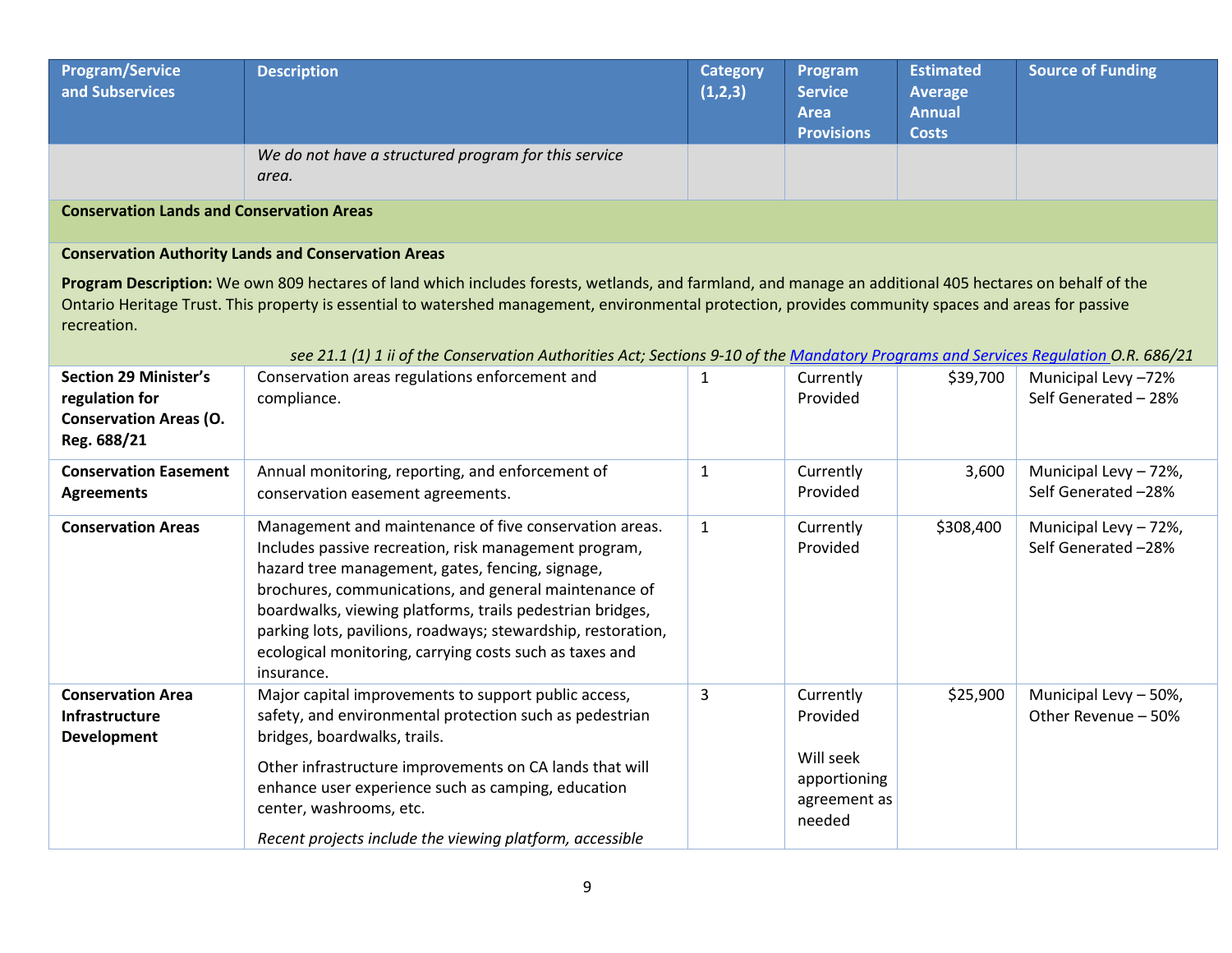| <b>Program/Service</b><br>and Subservices                       | <b>Description</b>                                                                                                                                                                                                                                                                                                                                                                                                                                                | <b>Category</b><br>(1,2,3) | Program<br><b>Service</b><br><b>Area</b><br><b>Provisions</b> | <b>Estimated</b><br><b>Average</b><br><b>Annual</b><br><b>Costs</b> | <b>Source of Funding</b>                      |
|-----------------------------------------------------------------|-------------------------------------------------------------------------------------------------------------------------------------------------------------------------------------------------------------------------------------------------------------------------------------------------------------------------------------------------------------------------------------------------------------------------------------------------------------------|----------------------------|---------------------------------------------------------------|---------------------------------------------------------------------|-----------------------------------------------|
|                                                                 | trails and trail improvements, accessible washrooms, and<br>a pedestrian bridge replacement. Projects are completed<br>based on funding opportunities. Levy apportionments are<br>brought to the board for approval when a project is<br>identified.                                                                                                                                                                                                              |                            |                                                               |                                                                     |                                               |
| Land acquisition                                                | Strategic acquisition of environmentally or locally<br>significant properties.<br>Recent projects include the securement of a 5-acre parcel.<br>In Durham Region, 40% of securement costs are eligible for<br>municipal funding, with the other 60% being raised<br>through private donations. Each opportunity is brought to<br>the board for consideration with funding mechanisms and<br>potential levy impacts identified on a case-by-case basis.            | 3                          | Currently<br>Provided<br>Will seek<br>agreement as<br>needed  | \$10,400                                                            | Municipal Levy - 40%,<br>Other Revenue - 60 % |
| <b>Ontario Heritage Trust</b><br>properties                     | Management and maintenance of Ontario Heritage<br>Trusts owned lands.<br>Includes passive recreation, risk management program,<br>hazard tree management, forest management, signage,<br>trails, parking lots, roadways, stewardship, restoration,<br>ecological monitoring, carrying costs such as insurance.<br>This program includes the management of Fleetwood<br>Creek Natural Area and is fully funded under agreement<br>with the Ontario Heritage Trust. | 3                          | Currently<br>Provided                                         | \$8,600                                                             | Other Revenue - 100%                          |
| Inventory of<br><b>Conservation Authority</b><br>lands<br>(NEW) | The land inventory will include the following information:<br>location as well as date, method, and purpose<br>of acquisition, land use. One time project with updates<br>as properties are acquired or disposed of.<br>NOTE: Inventory to be completed on or before December 31,<br>2024, per requirements in Section 11 of the Mandatory<br><b>Programs and Services Regulation</b>                                                                             | $\mathbf{1}$               | <b>New</b><br>Program<br>Area (2023)                          | \$10,400                                                            | Municipal Levy - 100%,                        |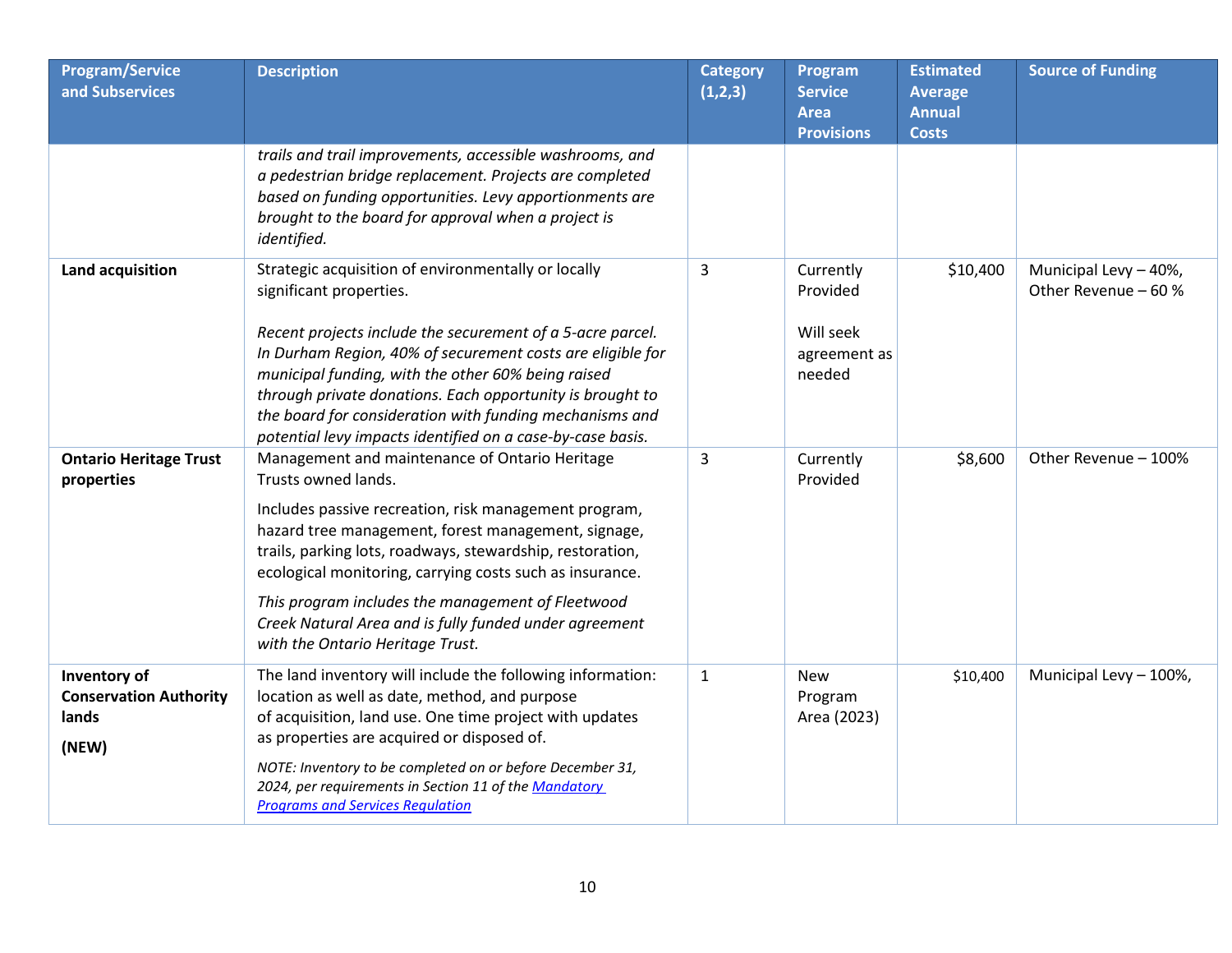| <b>Program/Service</b><br>and Subservices                                               | <b>Description</b>                                                                                                                                                                                                                                                                                                                                                                                                                                                                                                                                              | <b>Category</b><br>(1,2,3) | Program<br><b>Service</b><br><b>Area</b><br><b>Provisions</b> | <b>Estimated</b><br><b>Average</b><br><b>Annual</b><br><b>Costs</b> | <b>Source of Funding</b>                    |
|-----------------------------------------------------------------------------------------|-----------------------------------------------------------------------------------------------------------------------------------------------------------------------------------------------------------------------------------------------------------------------------------------------------------------------------------------------------------------------------------------------------------------------------------------------------------------------------------------------------------------------------------------------------------------|----------------------------|---------------------------------------------------------------|---------------------------------------------------------------------|---------------------------------------------|
| <b>Strategy for CA</b><br>owned or controlled<br>lands and<br>management plans<br>(NEW) | A strategy to guide the management and use of CA-owned<br>or controlled properties including: guiding principles,<br>objectives, land use, natural heritage, classifications of<br>lands, mapping, identification of programs and services on<br>the lands, public consultation, publish on website. One-<br>year project. This is an update to previous conservation<br>area management plans.<br>NOTE: Strategy to be completed on or before December 31, 2024,<br>per requirements in Section 10 of the Mandatory Programs and<br><b>Services Regulation</b> | $\mathbf{1}$               | <b>New</b><br>Program<br>Area (2023)                          | \$20,700                                                            | Municipal Levy - 100%                       |
| <b>Land Acquisition and</b><br><b>Disposition Strategy</b><br>(NEW)                     | A policy to guide the acquisition and disposition of land<br>in order to fulfill the objects of the authority. One-year<br>project that updates the 2011 Interim Land Securement<br>Policy.                                                                                                                                                                                                                                                                                                                                                                     | $\mathbf{1}$               | <b>New</b><br>Program<br>Area (2022)                          | \$2,200                                                             | Municipal Levy - 100%                       |
| <b>Conservation Lands</b><br><b>Operations</b><br>(Resource Development)                | Manage land owned by the Authority for resource<br>development purposes (i.e., commercial forestry,<br>aggregate extraction, agriculture, etc.).                                                                                                                                                                                                                                                                                                                                                                                                                | $\overline{3}$             | N/A                                                           | N/A                                                                 | N/A                                         |
| <b>Watershed Stewardship and Restoration</b>                                            |                                                                                                                                                                                                                                                                                                                                                                                                                                                                                                                                                                 |                            |                                                               |                                                                     |                                             |
|                                                                                         | Watershed Stewardship and Restoration (Urban, rural & agricultural)                                                                                                                                                                                                                                                                                                                                                                                                                                                                                             |                            |                                                               |                                                                     |                                             |
|                                                                                         | Program Description: The stewardship and restoration program has three key components: one-on-one technical assistant to watershed landowners, connecting<br>landowners with cost-share funding, and the reforestation program. Projects reduce the risk to life and property from natural hazards, protect water quality and<br>quantity, improve forest conditions, increase biodiversity, and make the watersheds more resilient to climate change.                                                                                                          |                            |                                                               |                                                                     |                                             |
| Lake Management Plan<br>Implementation-<br>Stewardship                                  | Public and Private Land Stewardship in urban, rural, and<br>agricultural communities.<br>Work with property owners to implement best<br>management practices to mitigate flood and erosion<br>hazards, improve and protect water quality, restore flood<br>plains and river valleys, reduce nutrient contamination,                                                                                                                                                                                                                                             | $\overline{2}$             | Special<br>Benefitting<br>Projects with<br>municipality       | \$384,400                                                           | Municipal Levy - 68%<br>Other Revenue - 32% |

restore and enhance wetlands to reduce flooding peaks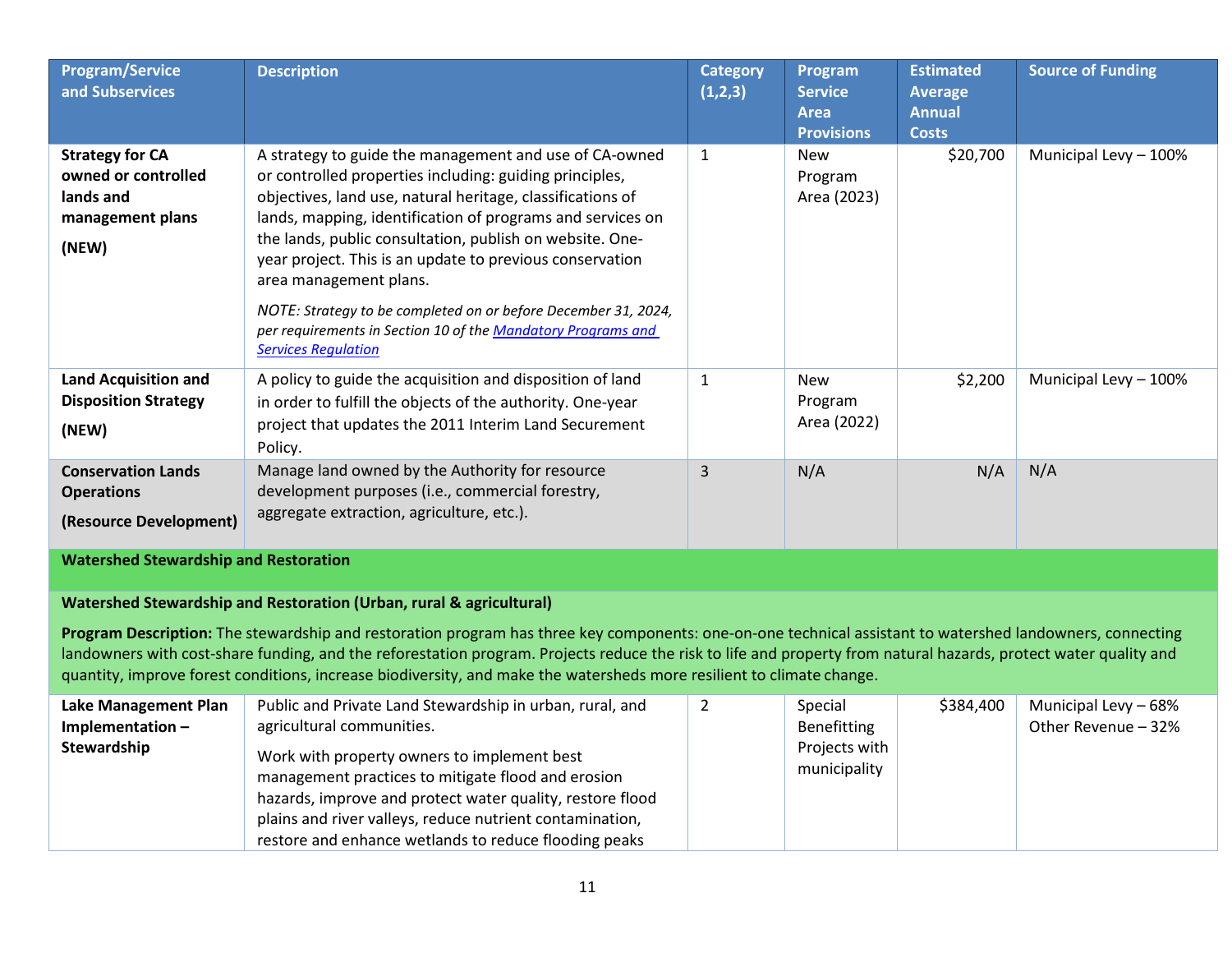| <b>Program/Service</b><br>and Subservices            | <b>Description</b>                                                                                                                                                                                                                                                                                                    | <b>Category</b><br>(1,2,3) | Program<br><b>Service</b><br><b>Area</b><br><b>Provisions</b>     | <b>Estimated</b><br><b>Average</b><br><b>Annual</b><br><b>Costs</b> | <b>Source of Funding</b>                                         |
|------------------------------------------------------|-----------------------------------------------------------------------------------------------------------------------------------------------------------------------------------------------------------------------------------------------------------------------------------------------------------------------|----------------------------|-------------------------------------------------------------------|---------------------------------------------------------------------|------------------------------------------------------------------|
|                                                      | and augment low flow, manage terrestrial non-native<br>invasive species, protect groundwater, and improve<br>species at risk habitat.                                                                                                                                                                                 |                            |                                                                   |                                                                     |                                                                  |
|                                                      | Apply for and manage external funding, promote private<br>land stewardship, outreach, provide technical advice and<br>design assistance.                                                                                                                                                                              |                            |                                                                   |                                                                     |                                                                  |
|                                                      | Programs include stewardship aspects of the Lake<br>Management Implementation Action Plan for the City of<br>Kawartha Lakes approved in June 2018. Durham Region<br>program includes the stewardship aspects of watershed<br>plan implementation. These projects are handled through<br>the annual budgeting process. |                            |                                                                   |                                                                     |                                                                  |
| <b>Tree Planting and</b><br><b>Forestry Services</b> | Forestry services including planting plan development, site<br>preparation, tree and shrub planting, and survival<br>assessments. Private woodlot stewardship, technical<br>assistance, link to funding programs to maintain form and<br>function of watershed forest cover.                                          | $\overline{2}$             | Special<br>Benefitting<br>Projects with<br>municipality<br>or MOU | \$111,500                                                           | Municipal Levy -59%<br>Self Generated and<br>Other Revenue - 41% |
|                                                      | This program is provided in the City of Kawartha Lakes as<br>part of the Lake Management Implementation Action Plan<br>June 2018. It is offered in the Region of Durham through the<br>Durham Trees MOU April 2021. Cost estimate is reflective of<br>one year of active programming scope.                           |                            |                                                                   |                                                                     |                                                                  |
|                                                      | Conservation Education and Community Outreach (Education and Outreach - School Programs, Family & Community Programs)                                                                                                                                                                                                 |                            |                                                                   |                                                                     |                                                                  |
| <b>Conservation Education and Community Outreach</b> |                                                                                                                                                                                                                                                                                                                       |                            |                                                                   |                                                                     |                                                                  |
|                                                      | Program Description: Education and outreach programs increase knowledge and awareness in children and adults about local environmental issues, watersheds and<br>ecosystems and conservation actions they can implement.                                                                                              |                            |                                                                   |                                                                     |                                                                  |
| <b>School programs</b>                               | Curriculum-based education programs for elementary and<br>secondary students. These programs focus on local<br>watersheds, ecosystems, and environmental issues.                                                                                                                                                      | 3                          | Currently<br>Provided                                             | \$2,600                                                             | Self Generated and<br>Other Revenue-100%                         |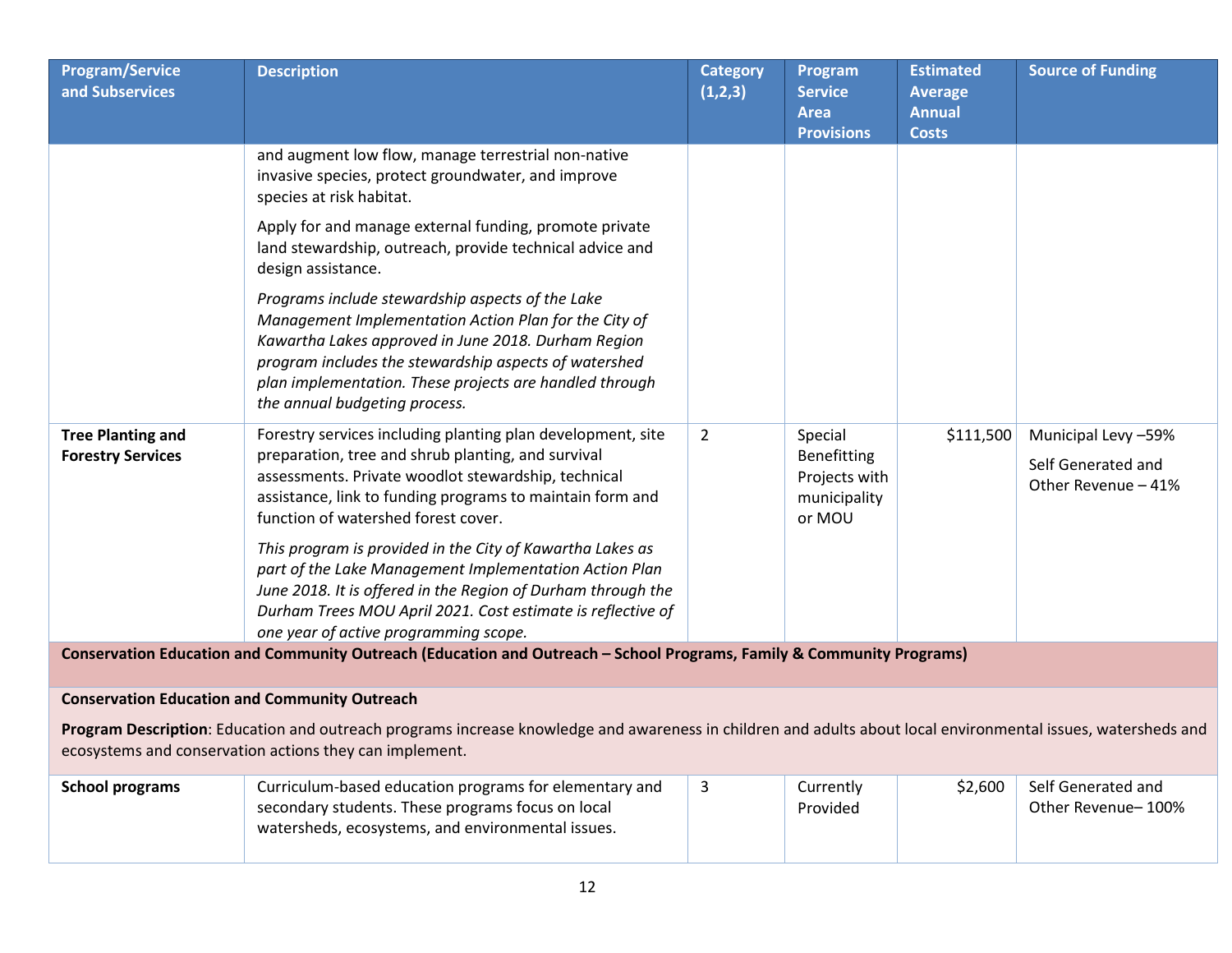| <b>Program/Service</b><br>and Subservices | <b>Description</b>                                                                                                                                                                                                                                                                                                                                                                            | <b>Category</b><br>(1,2,3) | Program<br><b>Service</b><br><b>Area</b><br><b>Provisions</b> | <b>Estimated</b><br><b>Average</b><br><b>Annual</b><br><b>Costs</b> | <b>Source of Funding</b>                 |
|-------------------------------------------|-----------------------------------------------------------------------------------------------------------------------------------------------------------------------------------------------------------------------------------------------------------------------------------------------------------------------------------------------------------------------------------------------|----------------------------|---------------------------------------------------------------|---------------------------------------------------------------------|------------------------------------------|
|                                           | Programs take place at schools (indoors and outdoors), field<br>trips to conservation areas and community parks and<br>through online learning                                                                                                                                                                                                                                                |                            |                                                               |                                                                     |                                          |
|                                           | Current programs have been paused during covid but<br>typically include school field trips and in class programs. This<br>program is provided to local schools on a cost recovery basis<br>through user fees.                                                                                                                                                                                 |                            |                                                               |                                                                     |                                          |
| <b>Youth Summer Camp</b>                  | Day camp programs designed for children under the age of<br>15. These programs focus on environmental themes<br>including species identification, watershed and ecosystem<br>health, and species at risk.<br>Current programs have paused during covid but typically<br>include summer day camps for July and August. This program<br>is provided on a cost recovery basis through user fees. | 3                          | Currently<br>Provided                                         | \$16,200                                                            | Self Generated and<br>Other Revenue-100% |
| <b>Community programs</b><br>and events   | Education and outreach programs and community events<br>to assist in achieving the objectives of the conservation<br>authority. These programs are open to people of all ages.<br>Current programs include Forest Therapy, Kawartha Quest,<br>and assorted community hikes. This program is provided<br>on a cost recovery basis through user fees and grants.                                | 3                          | Currently<br>Provided<br>Will seek<br>agreement as<br>needed  | \$14,400                                                            | Self Generated and<br>Other Revenue-100% |
| <b>Innovation Hub</b>                     | Provision of education and training for professionals<br>across a range of topics.<br>Recent courses include River Ice Engineering, Project<br>Management, Environmental Impact Assessment and<br>Ontario Building Code, Part 8 Septic Systems Exam<br>Preparation.<br>This program is provided on a cost recovery basis through<br>user fees.                                                | 3                          | Currently<br>Provided                                         | \$3,000                                                             | Self Generated - 100%                    |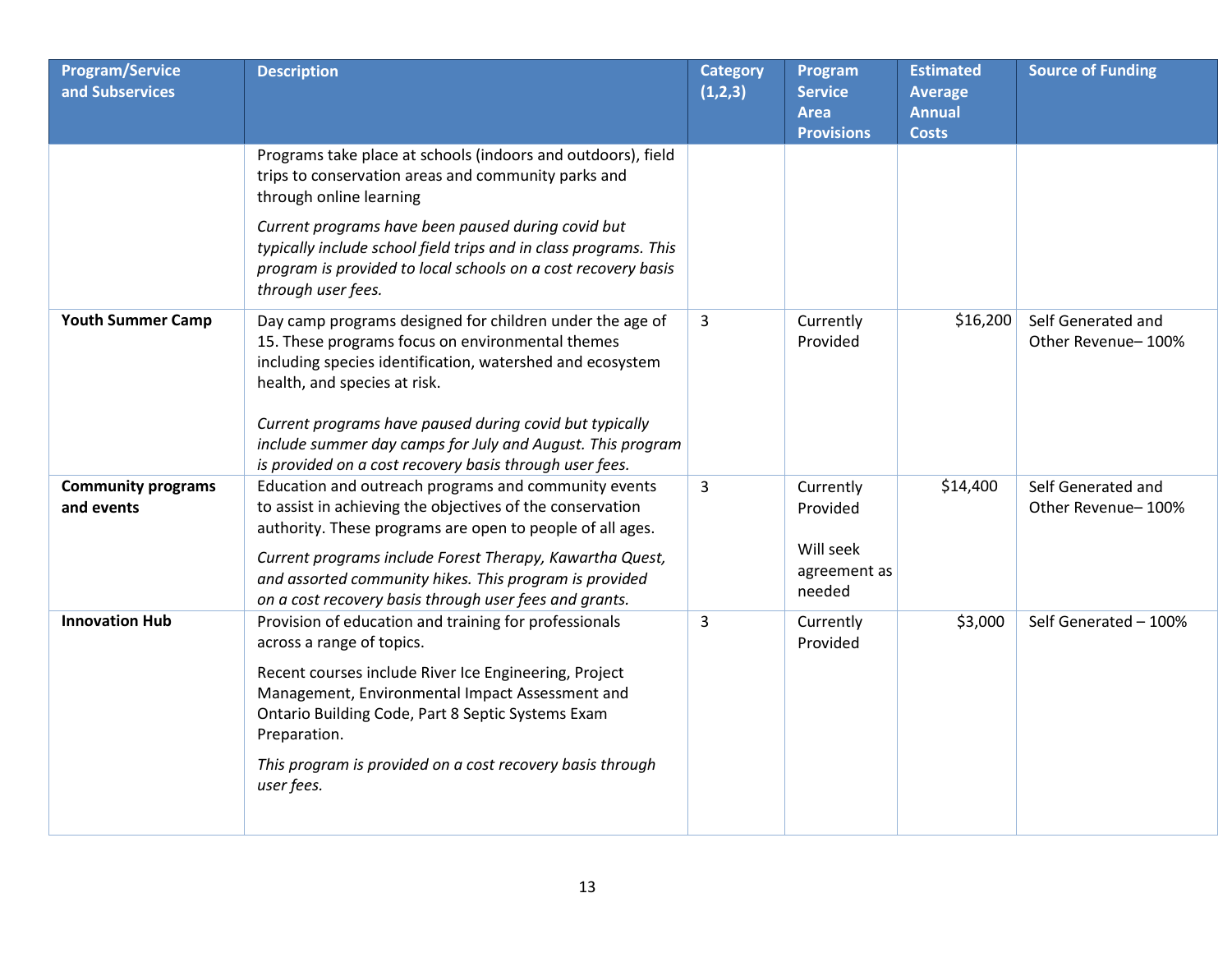| <b>Program/Service</b><br>and Subservices | <b>Description</b> | Category<br>(1,2,3) | Program<br>Service<br>Area<br><b>Provisions</b> | <b>Estimated</b><br><b>Average</b><br><b>Annual</b><br><b>Costs</b> | <b>Source of Funding</b> |
|-------------------------------------------|--------------------|---------------------|-------------------------------------------------|---------------------------------------------------------------------|--------------------------|
|-------------------------------------------|--------------------|---------------------|-------------------------------------------------|---------------------------------------------------------------------|--------------------------|

**Enabling Program Services**

## **Enabling Program Services**

**Program Description:** Key assistance provided to all departments of the conservation authority, board of directors, member municipalities and the public to enable the organization to operate in an accountable, transparent, efficient**,** and effective manner. Program costs that are required to run the organization.

| <b>Corporate Services</b>                 | Administrative, human resources, operating and capital<br>costs which are not directly related to the delivery of any<br>specific program or service, but are the overhead and<br>support costs of a conservation authority.<br>Includes health and safety program support, overseeing<br>programs and policies and implementation of business                                                                                                           | $\mathbf{1}$ | Currently<br>Provided | \$345,600 | Municipal Levy - 96%<br>Self Generated - 4% |
|-------------------------------------------|----------------------------------------------------------------------------------------------------------------------------------------------------------------------------------------------------------------------------------------------------------------------------------------------------------------------------------------------------------------------------------------------------------------------------------------------------------|--------------|-----------------------|-----------|---------------------------------------------|
|                                           | improvements.                                                                                                                                                                                                                                                                                                                                                                                                                                            |              |                       |           |                                             |
| <b>Financial Services</b>                 | Annual budget, accounts payable and receivable, payroll,<br>financial analysis, financial audit, administration of reserves<br>and investments, financial reports for funding agencies,<br>preparing and submitting reports to CRA, benefits program<br>administration.                                                                                                                                                                                  | $\mathbf{1}$ | Currently<br>Provided | \$172,800 | Municipal Levy - 96%<br>Self Generated -4%  |
| <b>Corporate Legal</b><br><b>Expenses</b> | Costs related to agreements/contracts, administrative by-<br>law updates, human resource matters including policy<br>review.                                                                                                                                                                                                                                                                                                                             | $\mathbf{1}$ | Currently<br>Provided | \$200     | Municipal Levy - 96%<br>Self Generated - 4% |
| Governance                                | Supporting CA Boards, Advisory Committees, Office of CAO,<br>and Senior Management.                                                                                                                                                                                                                                                                                                                                                                      | $\mathbf{1}$ | Currently<br>Provided | \$172,800 | Municipal Levy - 96%<br>Self Generated - 4% |
| <b>Communications</b>                     | Ensure organization transparency and accountability to<br>our Board of Directors, municipal partners, staff, and the<br>watershed community, while representing our<br>organization in a strong, positive manner that is<br>consistent with our vision, mission, and focus.<br>Inform and promote to the community our programs and<br>projects through media, open houses, public meetings,<br>website administration, responding to inquiries from the | $\mathbf{1}$ | Currently<br>Provided | \$91,100  | Municipal Levy - 96%<br>Self Generated - 4% |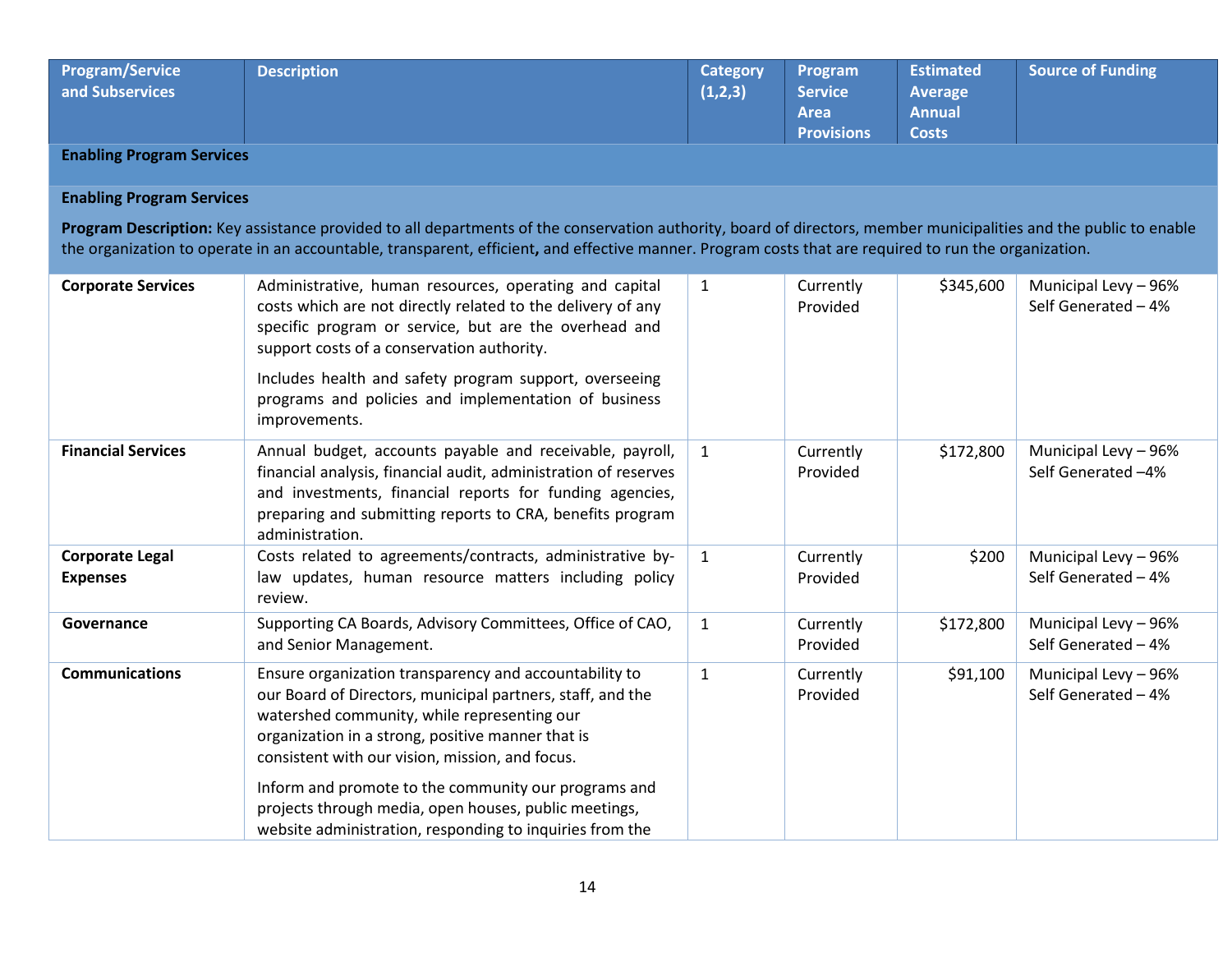| <b>Program/Service</b><br>and Subservices                            | <b>Description</b>                                                                                                                                                                                                                                                                                                                                       | <b>Category</b><br>(1,2,3) | Program<br><b>Service</b><br><b>Area</b><br><b>Provisions</b> | <b>Estimated</b><br><b>Average</b><br><b>Annual</b><br><b>Costs</b> | <b>Source of Funding</b>                    |
|----------------------------------------------------------------------|----------------------------------------------------------------------------------------------------------------------------------------------------------------------------------------------------------------------------------------------------------------------------------------------------------------------------------------------------------|----------------------------|---------------------------------------------------------------|---------------------------------------------------------------------|---------------------------------------------|
|                                                                      | public, crisis communications.                                                                                                                                                                                                                                                                                                                           |                            |                                                               |                                                                     |                                             |
| <b>Administration Buildings</b>                                      | Office buildings and workshop used to support staff,<br>programs, and services.                                                                                                                                                                                                                                                                          | $\mathbf{1}$               | Currently<br>Provided                                         | \$125,600                                                           | Municipal Levy - 100%                       |
|                                                                      | Includes utilities, routine and major maintenance, property<br>taxes. While most upgrades have been implemented for<br>accessibility, a comprehensive review of requirements may<br>require additional investment in infrastructure.                                                                                                                     |                            |                                                               |                                                                     |                                             |
| Information<br><b>Technology</b><br>and Records<br><b>Management</b> | Data management, records retention, records scanning<br>and integration into IMS system and server and GIS<br>support. Development and use of systems to collect and<br>store data including cost of software and server<br>upgrades. Cost of outside server to maintain and<br>provide security services.                                               | $\mathbf{1}$               | Currently<br>Provided                                         | \$57,000                                                            | Municipal Levy - 100%                       |
| <b>Vehicle and Equipment</b>                                         | A fleet of vehicles and equipment to support the work of the<br>organization, including capital purchases, fuel, licenses,<br>repairs, and maintenance<br>Programs and projects are charged for the use of the vehicles<br>and equipment.                                                                                                                | $\mathbf{1}$               | Currently<br>Provided                                         | \$120,000                                                           | Municipal Levy - 100%                       |
| <b>Asset Management</b><br>(NEW)                                     | Asset management planning, tracking and risk management<br>of facilities & property management.<br>An asset management plan is proposed to be initiated in<br>2022                                                                                                                                                                                       | $\mathbf{1}$               | <b>New</b><br>Program<br>Area                                 | \$50,000                                                            | Municipal Levy - 36%<br>Other Revenue - 64% |
| <b>Corporate Records</b>                                             | In conjunction with the Information Management System, the<br>digitization of hard copy files to contribute to faster<br>processing of planning applications and other corporate<br>information.<br>Benefits of shifting to digitized documents will allow for easy<br>storage, retrieval, updating and improved access and<br>transport of information. | $\mathbf{1}$               | General<br>Benefitting<br>Project                             |                                                                     | $$15,400$ Municipal Levy - 100%             |